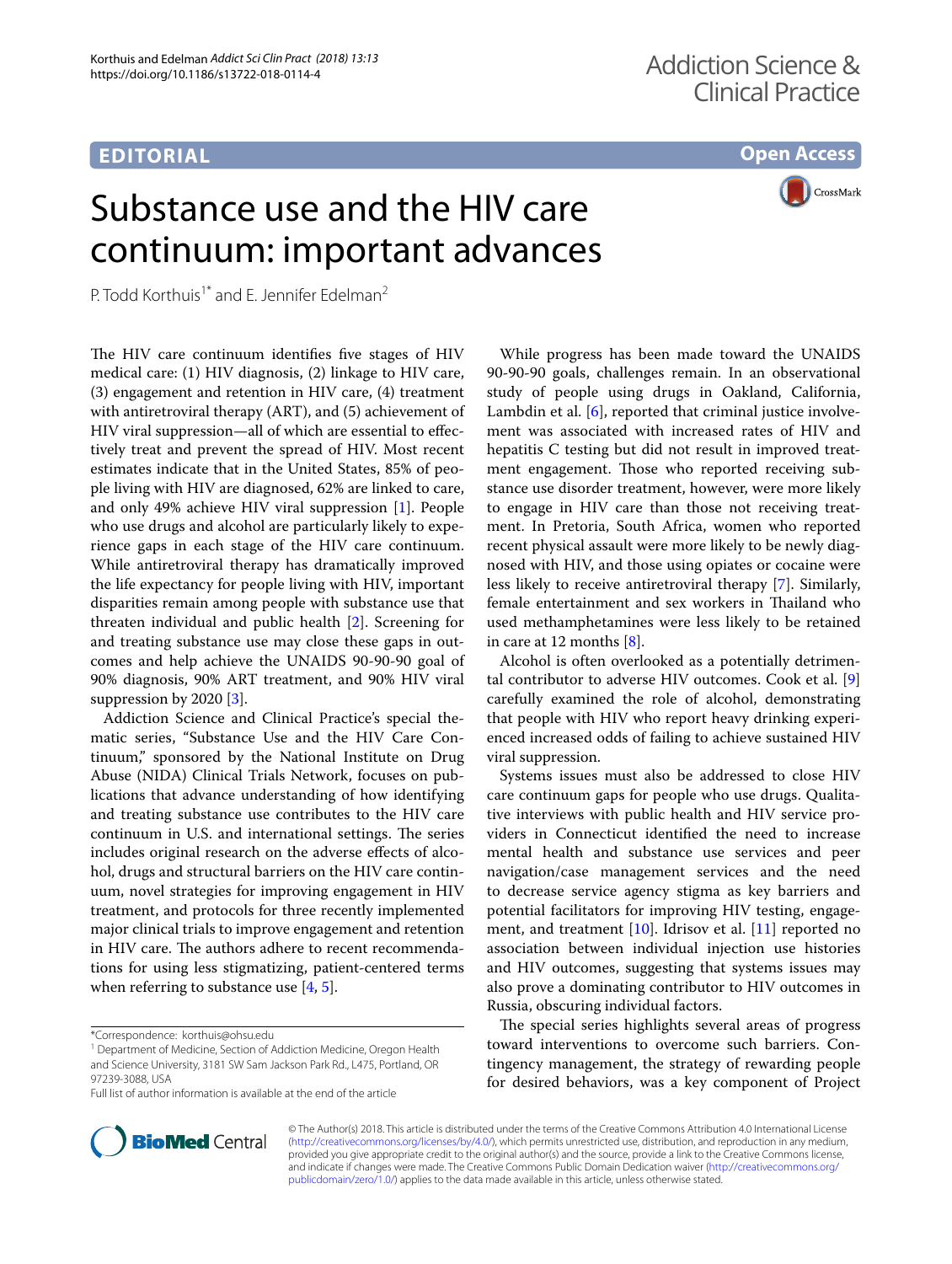HOPE, a NIDA Clinical Trials Network study that used peer navigators to link hospitalized patients with untreated HIV and substance use disorders to HIV treatment. Providing monetary incentives to attend peer navigator sessions increased visit attendance and HIV viral suppression at 6 months [[12\]](#page-2-11). Similar strategies might be tested in outpatient HIV clinics where the prevalence of substance use disorders remains high.

Integration of HIV care and addiction treatment might also improve HIV outcomes. Mburu et al. [\[13](#page-2-12)] used a peer-led community-based approach to increase HIV testing and treatment services in Cambodia. Simeone et al. [[14\]](#page-2-13) found 93% retention and HIV viral suppression among patients receiving integrated methadone and HIV primary care in an opioid treatment program much higher than when HIV primary care was delivered off-site. Similarly, in-depth interviews with HIV providers and patients in Tanzania endorsed a preference for integrating HIV care in methadone treatment settings [[15\]](#page-2-14). Additional implementation and comparative effectiveness studies are urgently needed to increase understanding of optimal approaches for integrating HIV and substance use treatment, both in clinical and non-clinical settings (e.g. AIDS service organizations). Integrating treatment approaches such as buprenorphine into general healthcare settings help to change a medical culture that has long stigmatized people with substance use disorders in the U.S. and other countries [\[16\]](#page-2-15).

Novel study protocols and a feasibility trial published in the special series report the design of promising interventions to improve HIV treatment and engagement. Westergaard et al. [\[17](#page-2-16)] reported that a peer navigation intervention with a smartphone application to aid in care coordination was acceptable and feasible to HIV-infected patients for improving visit attendance and ART adherence. Other trials aim to address systems improvement interventions. Claborn et al. [[18\]](#page-2-17) describes a randomized trial of a tablet-based mobile platform to improve care coordination between HIV and substance use providers. Garner et al. [[19](#page-2-18)] describe protocols for two multisite, cluster randomized trials: one testing the Addiction Technology Transfer Center change quality improvement strategy with or without an organizational change intervention in AIDS service organizations, and a second trial of motivational interviewing training for AIDS service organization staff versus usual care  $[20]$  $[20]$ . Both trials study intervention efects on client treatment engagement and HIV outcomes.

Taken together, these publications advance the science of interventions to improve engagement in the HIV care continuum for people with substance use disorders and point to the need for additional research. Many community-based settings with high HIV prevalence, such as some substance use disorder treatment facilities and office-based buprenorphine providers, still do not routinely test for HIV [\[21](#page-2-20)]. Implementation trials to promote testing in these settings would likely increase the proportion of people living with HIV who know their diagnosis. Substance use in rural settings continues to grow, with risk of HIV and hepatitis C outbreaks in areas with limited treatment resources. Studies to engage HIV testing and treatment retention among people using drugs in rural settings are urgently needed. Correctional settings also ofer opportunities to initiate treatment for substance use and relapse prevention interventions that increase the likelihood of engaging in HIV treatment and achieving HIV viral suppression.

Closing gaps in the HIV care continuum requires the development and testing of new interventions directed at people who use drugs, and improved implementation strategies for the interventions that are already known to work. As the HIV epidemic matures, it provides an important framework for translating health improvements for other chronic conditions, such as treatment of substance use disorders and chronic hepatitis C. Lessons learned from interventions to improve engagement in the HIV care continuum across diverse settings may serve as models to address the care continuum for these and other conditions.

#### **Authors' contributions**

PTK and EJE served as co-editors for the special series. PTK drafted the editorial and EJE critically reviewed it. Both authors read and approved the fnal manuscript.

#### **Author details**

<sup>1</sup> Department of Medicine, Section of Addiction Medicine, Oregon Health and Science University, 3181 SW Sam Jackson Park Rd., L475, Portland, OR 97239-3088, USA. <sup>2</sup> Yale University School of Medicine, New Haven, CT, USA.

#### **Acknowledgements**

The special series received support from the National Institutes of Health, National Institute on Drug Abuse, Clinical Trials Network. Dr. Korthuis's time is supported by the National Institutes of Health, National Institute on Drug Abuse (UG3DA044831, UG1DA015815, R01DA037441). Dr. Edelman's time is supported by the National Institutes of Health, National Institute on Drug Abuse (R01DA04071, R01DA041067, UG1DA015831) and National Institute on Alcohol Abuse and Alcoholism (U01AA020795, U01AA020790).

#### **Competing interests**

The authors declare that they have no competing interests.

## **Ethics approval and consent to participate**

Not applicable.

#### **Publisher's Note**

Springer Nature remains neutral with regard to jurisdictional claims in published maps and institutional afliations.

Received: 28 February 2018 Accepted: 2 March 2018Published online: 12 March 2018